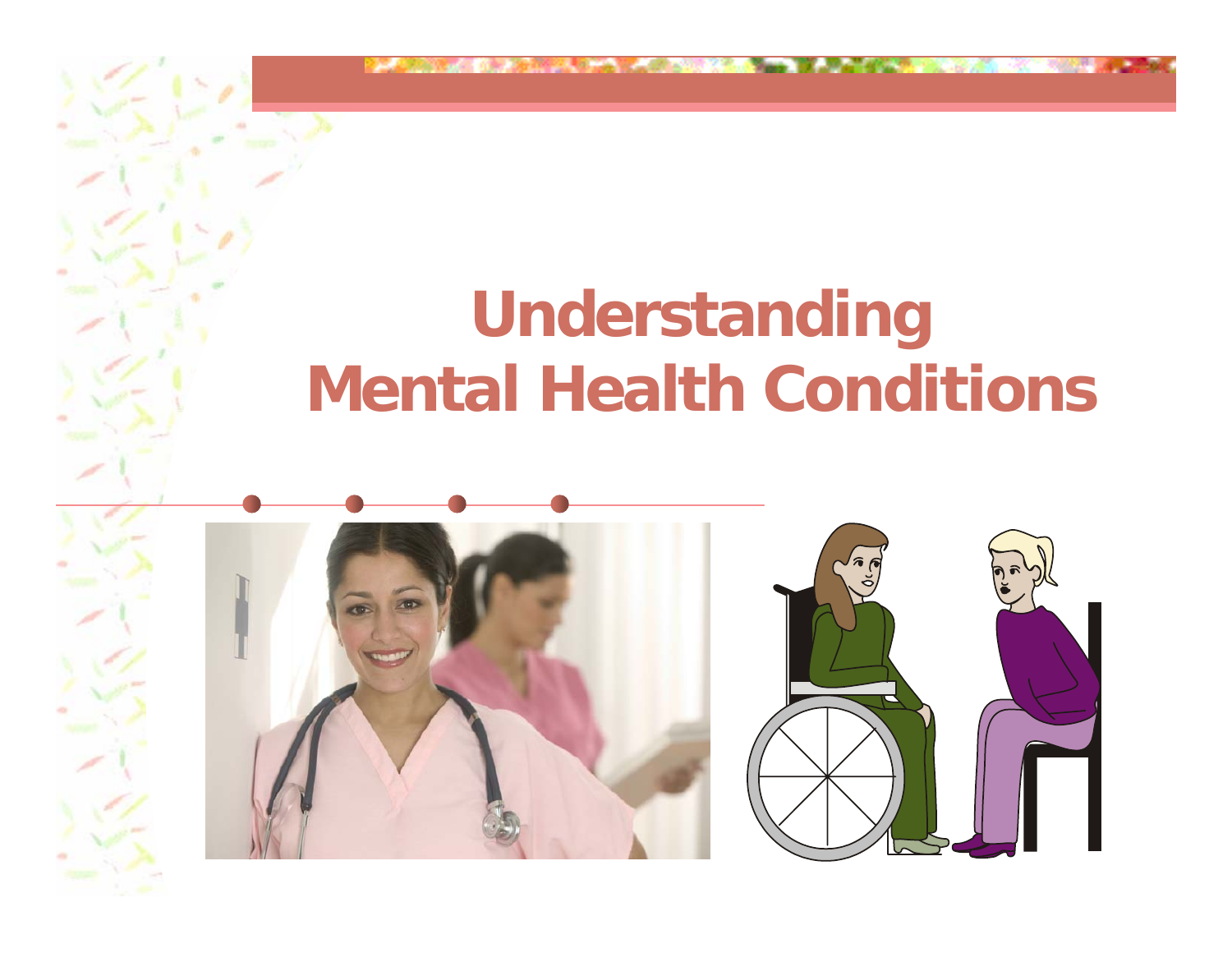A mental health condition is an illness that affects your brain.



- This means that a mental health condition can affect the way you think, feel, or act.
- • For instance, if you have been diagnosed with a mental health condition you may:
	- Think that other people are trying to hurt you, even when they are not
	- $\mathcal{L}_{\mathcal{A}}$ Feel very sad for long periods of time
	- Act in ways that others find strange, such as talking loudly to yourself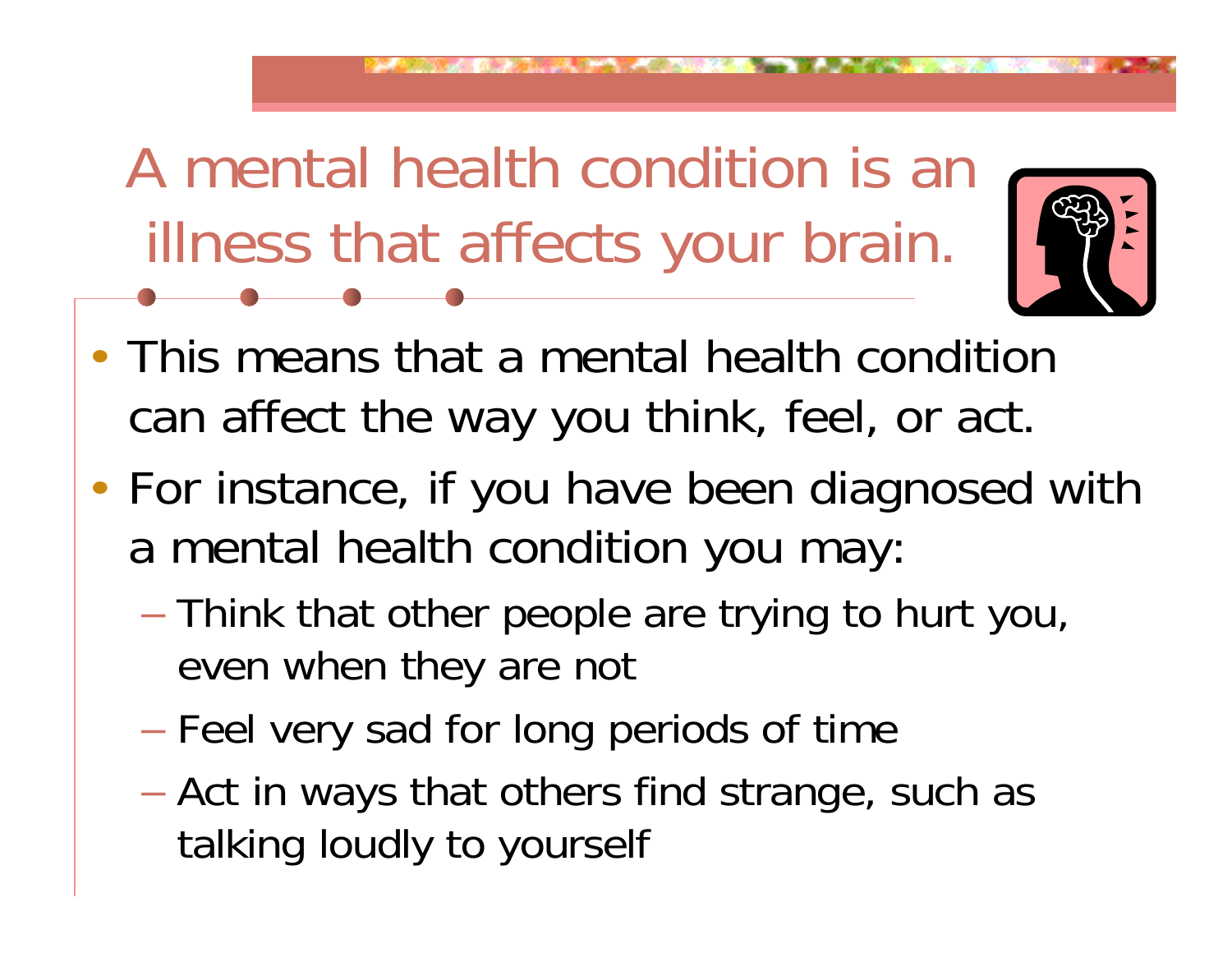### There are many different types of mental health conditions.

- Different mental health conditions can cause you to think, feel, or act in different ways.
- • Common types of mental health conditions are:
	- Depression
	- Anxiety disorder
	- Schizophrenia
	- Obsessive-compulsive disorder
- • Mental health conditions may be related to:
	- Chemicals in your body
	- Traumatic experiences
	- Family history of mental health conditions

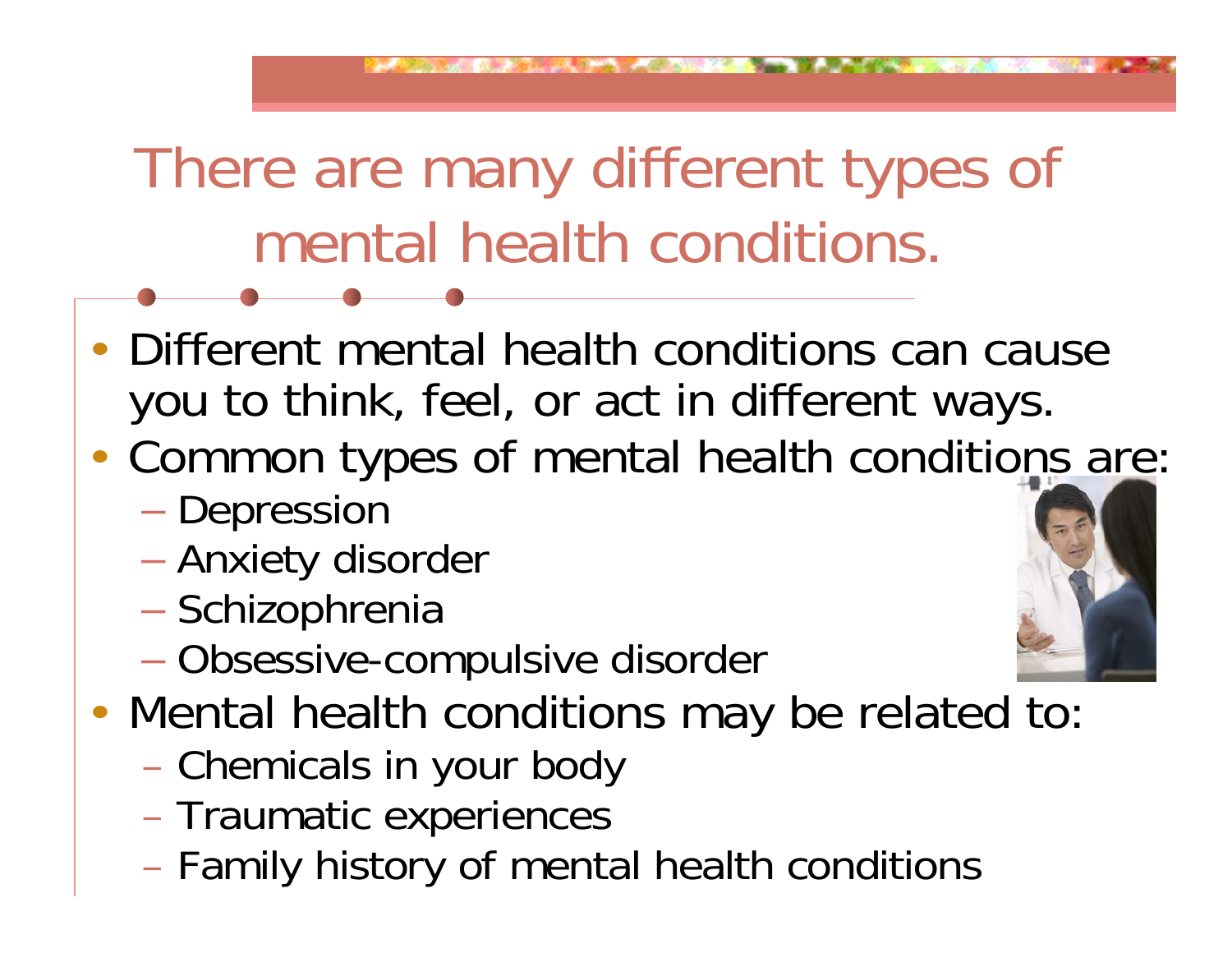### Anyone can develop a mental health condition.

- •• But, if someone in your family has a mental health condition, you may have a greater chance of developing one too.
	- If you have a family member with a mental health condition, you should tell your doctor so that he or she can pay special attention to your mental health.

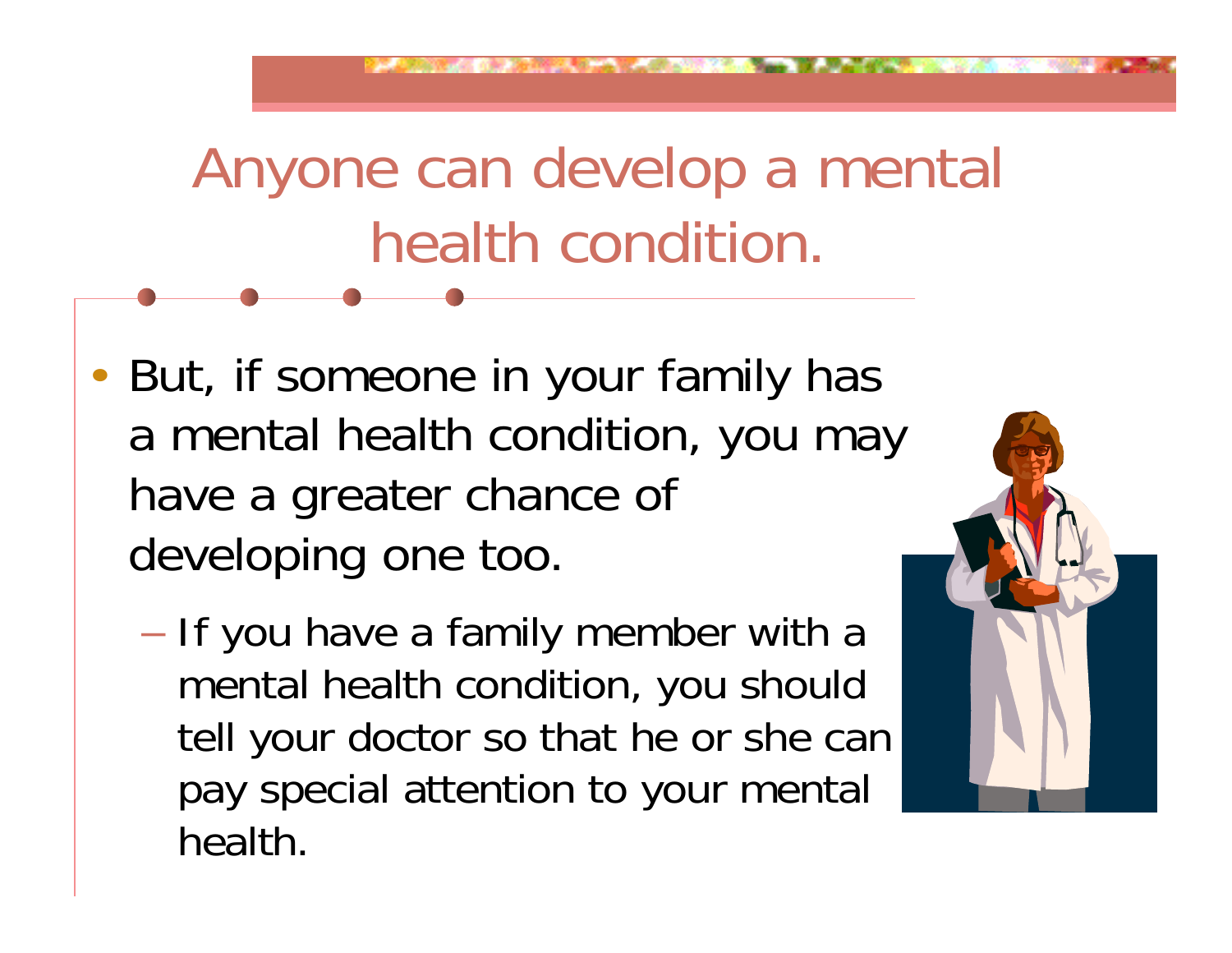## You have an extra reason to learn about mental health conditions.

- • Because of your developmental disability, it may be harder for your doctor to tell if you have a mental health diagnosis.
	- You and your support person can help your doctors by telling them if you are thinking, feeling, or acting in new ways that concern you or people around you.
	- Your doctor can decide if you have a mental health condition and will provide the right treatment for you, if you do.

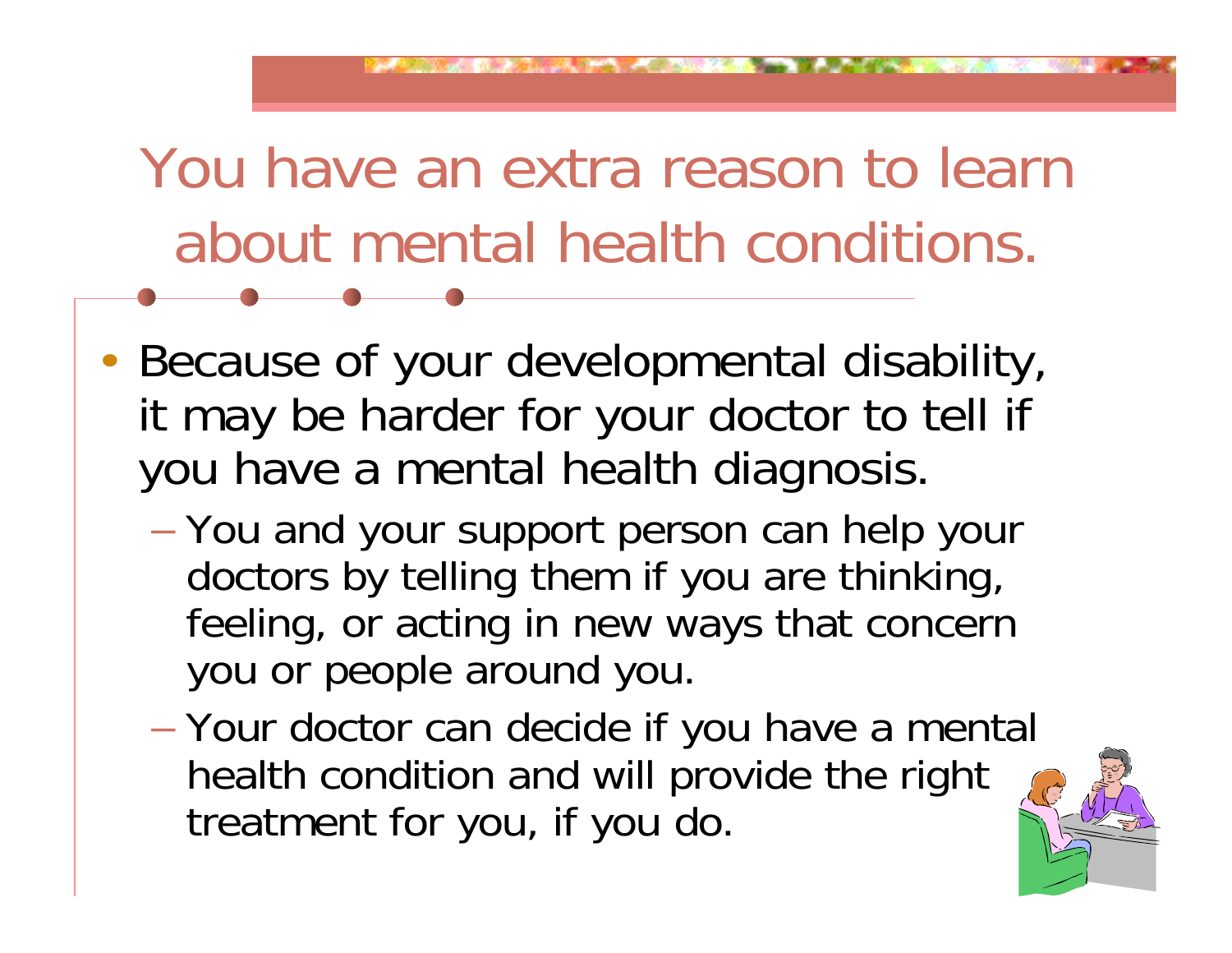## If your mental health condition is not treated, it could get worse over time.

- •• If you have a mental health condition that is not treated properly, you could:
	- $\mathcal{L}_{\mathcal{A}}$ – Have a hard time living your life in the way that you want to
	- Lose interest in the things you used to enjoy doing
	- Perform poorly in school or lose your job
	- Hurt yourself or others

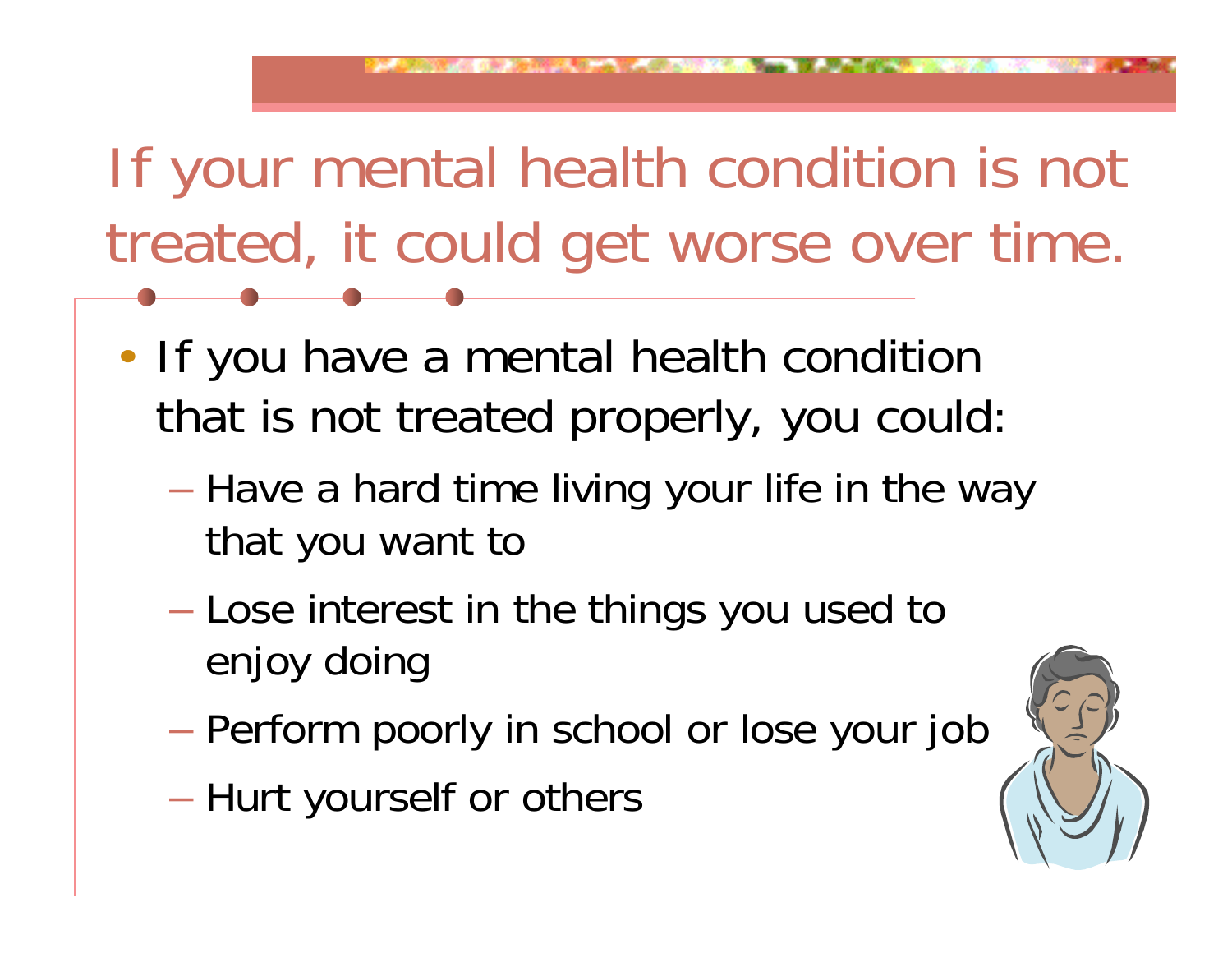Mental health can be a frightening and difficult topic to talk about.

- •• It is often hard for people to remember that the ways they are thinking, feeling, and acting are treatable and manageable.
- This can make mental health conditions a difficult thing to talk about.
	- Remember that there are people all around who want to help you.
	- By telling the people who you trust about how you are feeling, you are taking the first step in treating your mental health diagnosis!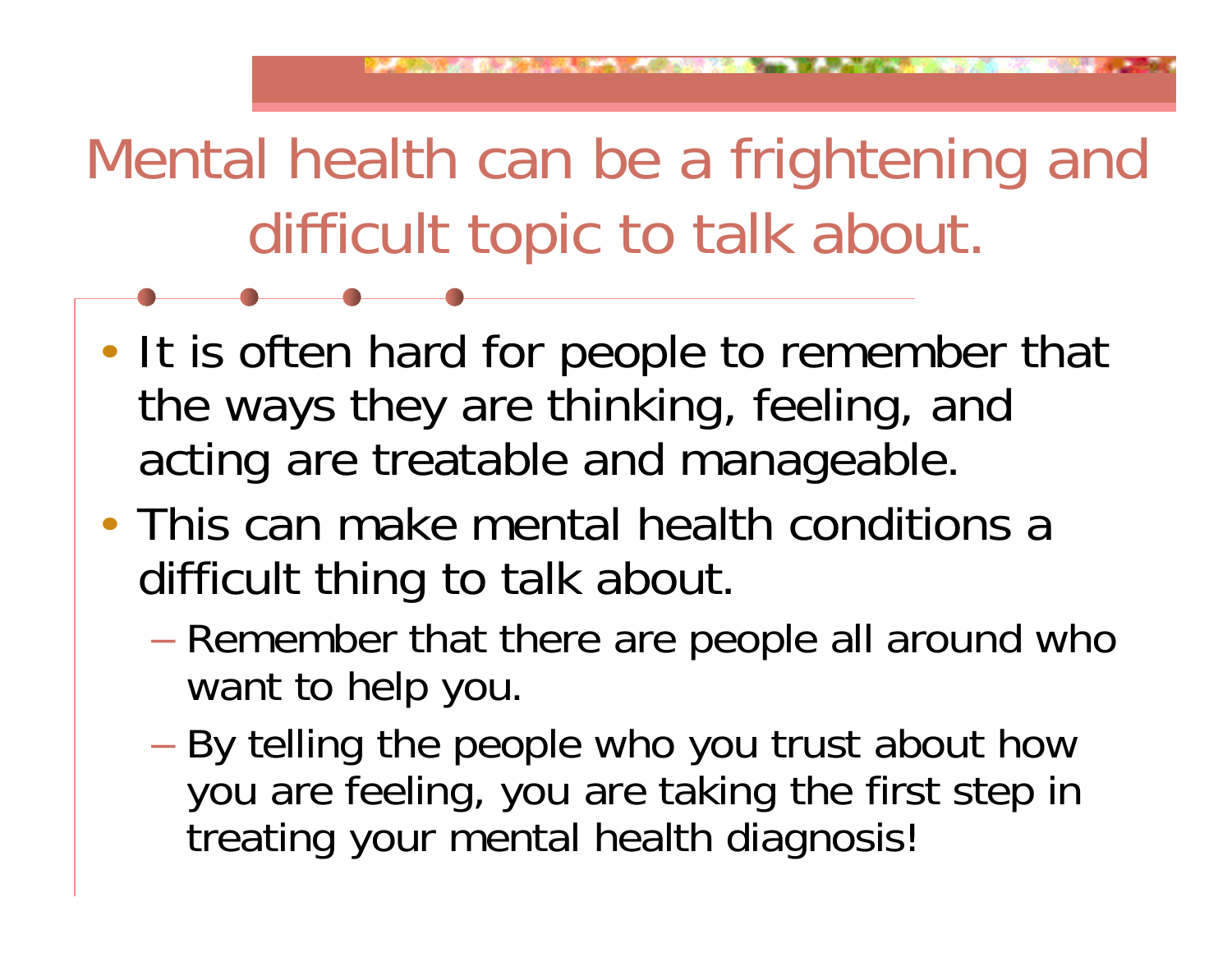You can manage your condition by telling others how you are feeling!

- • Different mental health conditions have different signs and symptoms, but all mental health conditions will make you think, act, or feel differently than you are used to.
	- This is a sign that you should talk to your doctor, family member, or support provider!
- •• It may be hard to admit that you need to talk to a doctor, but there are signs that you can look out for.

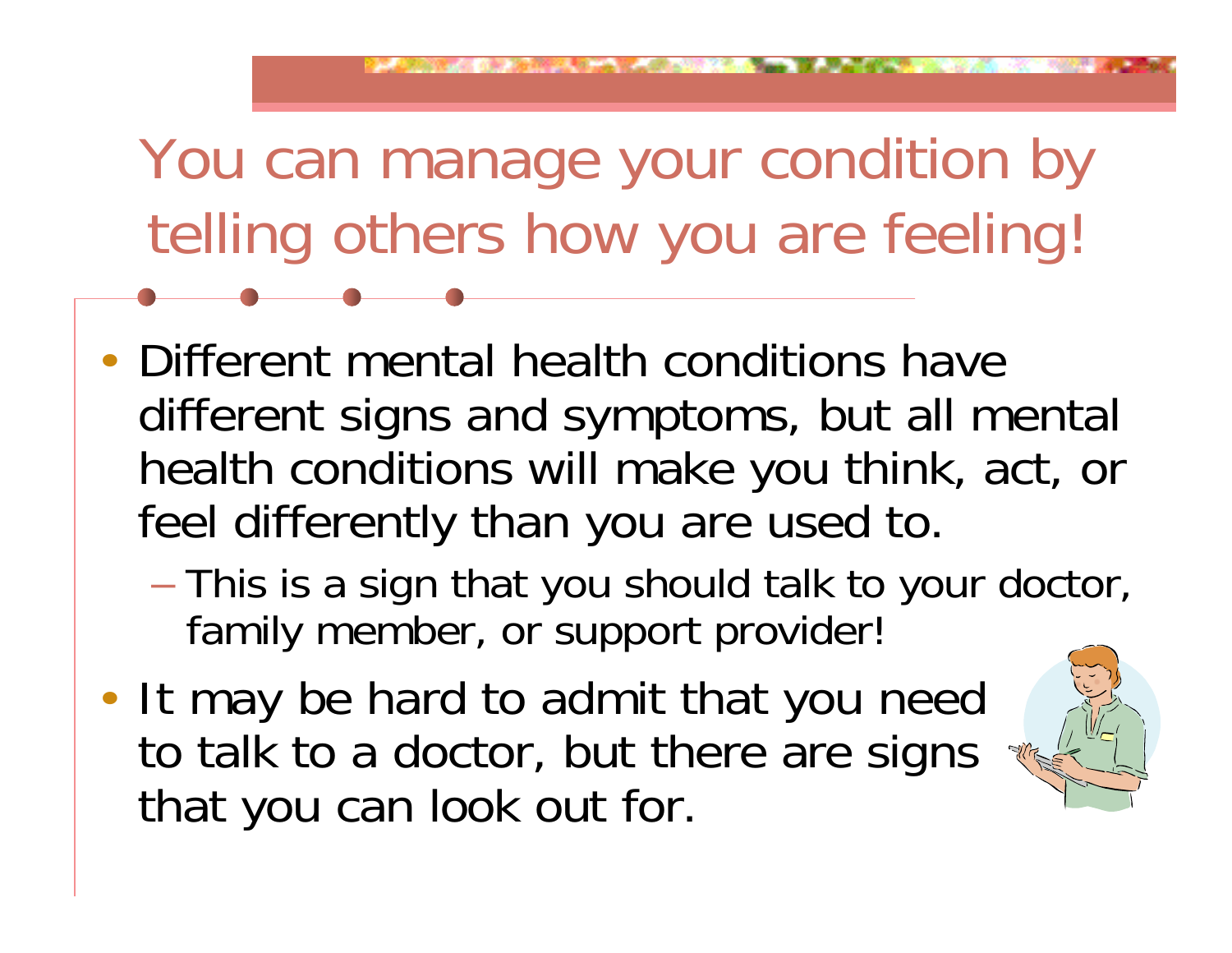# For example, you should talk to your doctor if you:

- •Are feeling sad all of the time
- •Feel nervous about everything
- •Are afraid to go out or talk to people
- •• Hear voices that are not really there
- • Get very angry or upset whenever something small goes wrong
- •• Feel like hurting yourself in any way



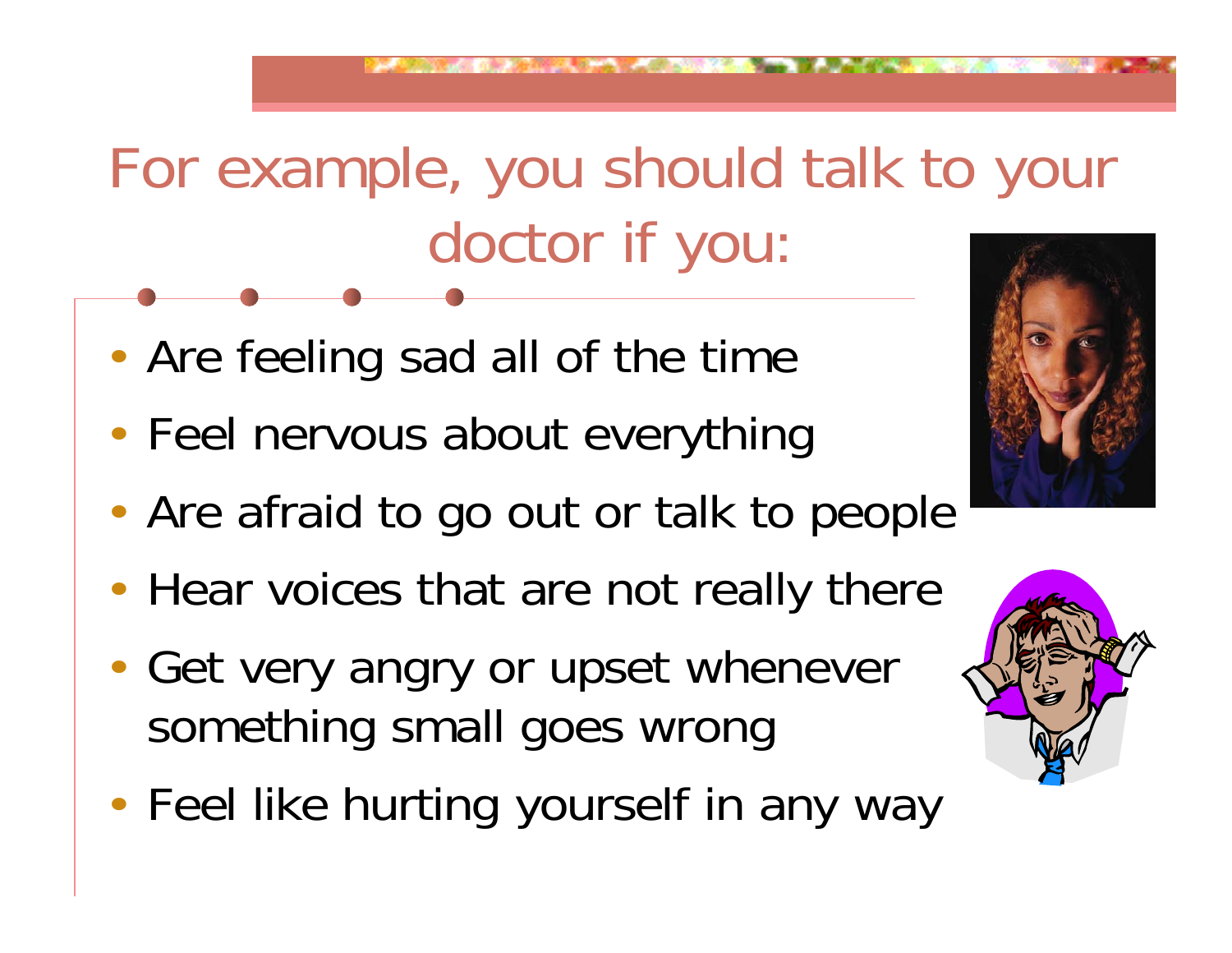You should be honest with your doctor, even if you feel embarrassed.

•You can tell your doctor about:



- How you are feeling and how this is different from the way you normally feel
- If you are having any thoughts that scare you or that are different than usual
- If you are acting in ways that you do not normally act
- • This will help your doctor to decide if you have a mental health condition.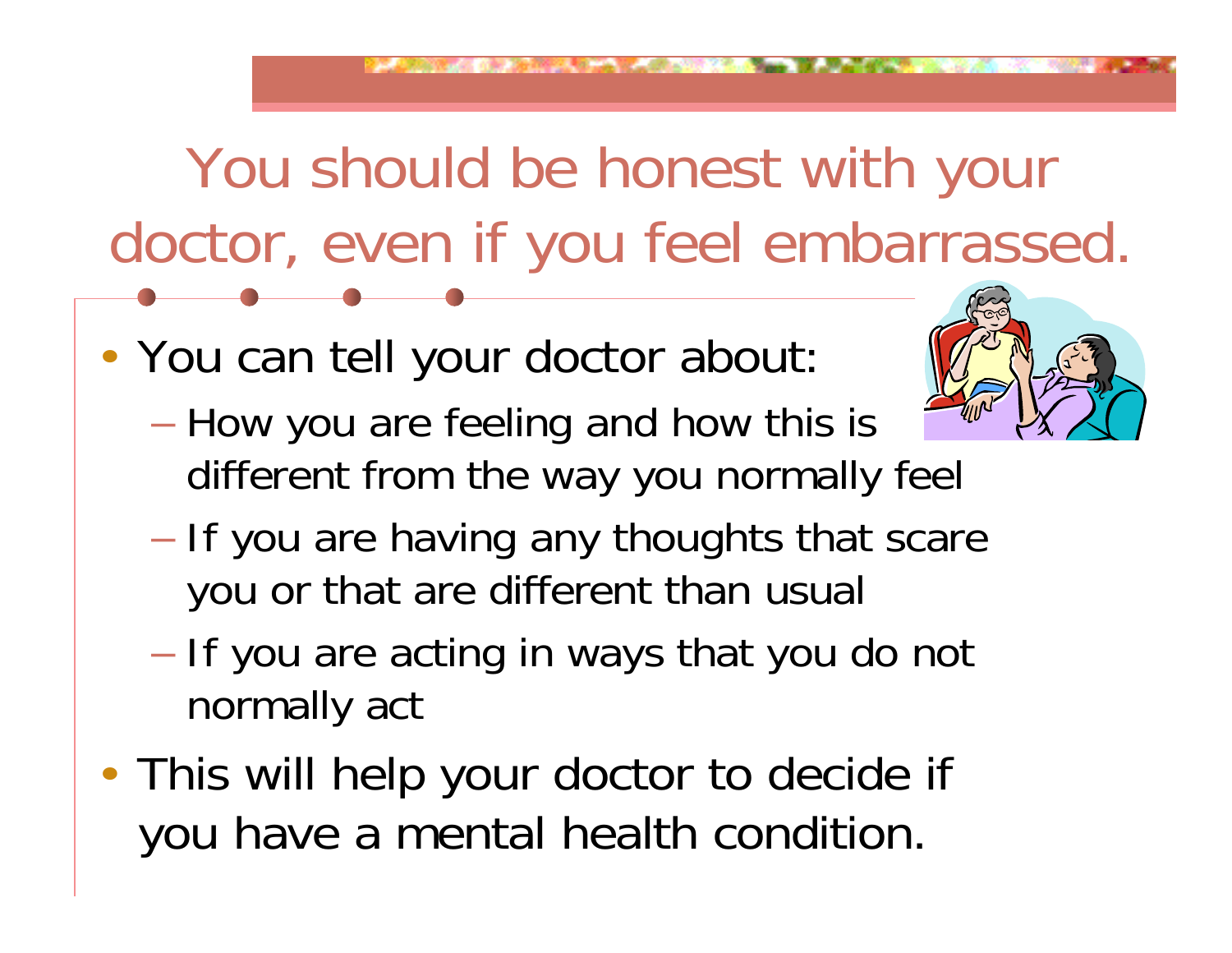## If you have a mental health condition, your doctor will find a treatment for you.

- •• There are different ways to treat different mental health conditions.
	- Your doctor will be able to tell you which treatment will work best for you!



• Many mental health conditions can be treated with medications or with therapy.

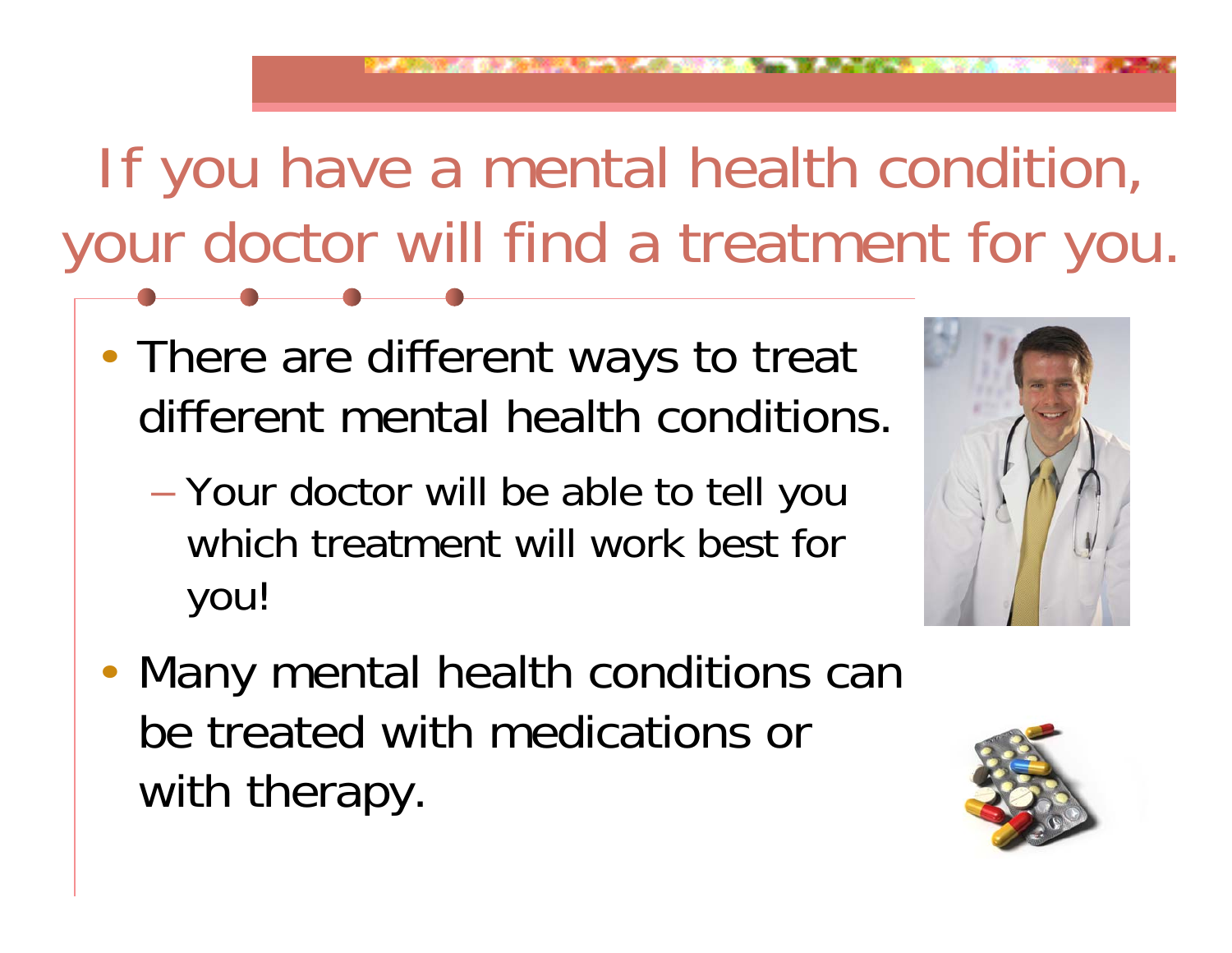Medications may help you to get better or stop you from getting worse.

- • Before you start a new medication, be sure to tell your doctor what other medications you take.
	- Your doctor will know which medications can go together and which cannot.
- • You should keep taking your medication until your doctor tells you to stop.
	- Even after you are feeling better, you may need to keep taking your medication.
	- If something does not feel right, tell someone!

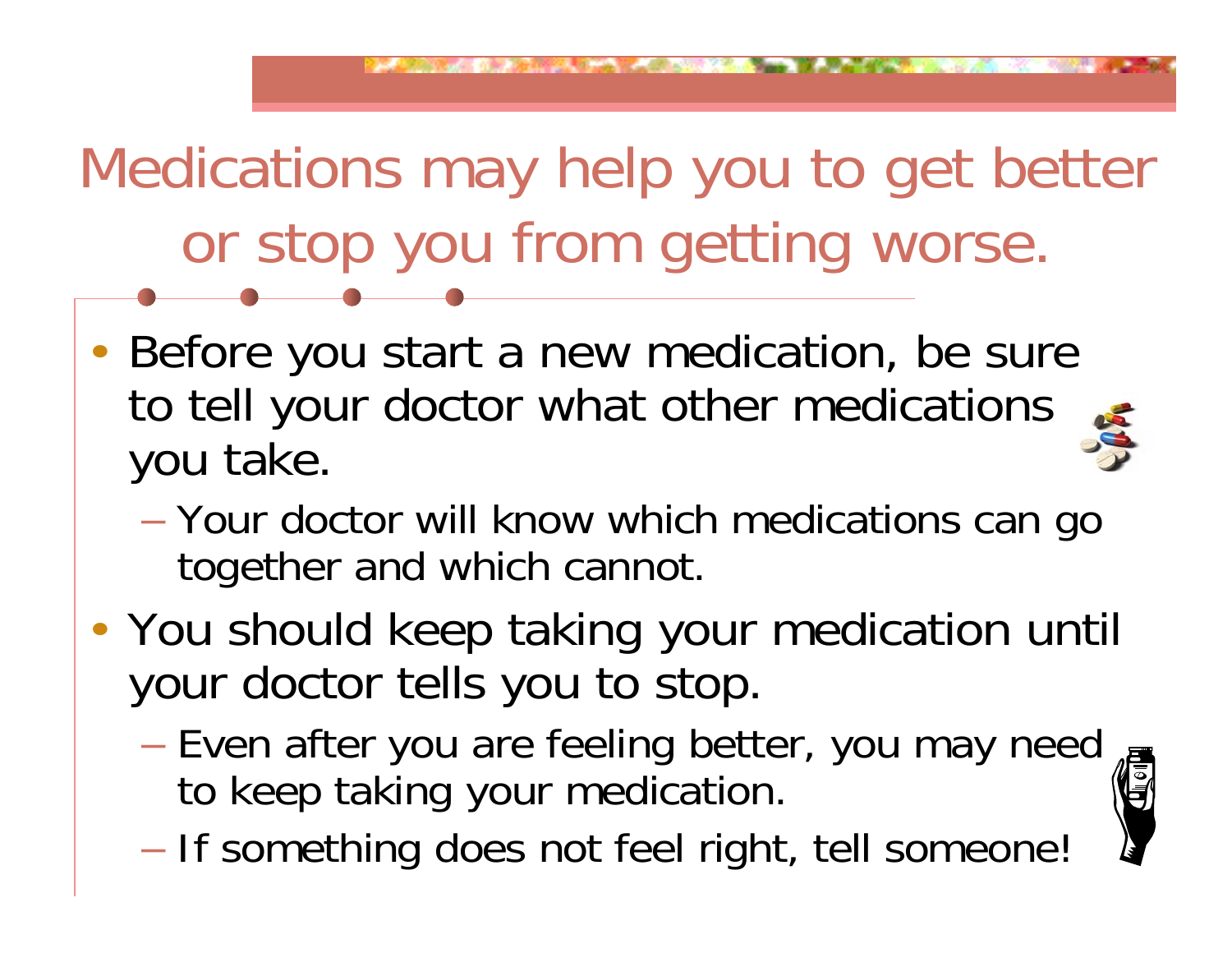Your mental health condition may also get better with therapy.

- •• Therapy means talking with a doctor, nurse, or other therapist about your thoughts and feelings.
- •• Therapy can also mean using art or music to express how you are feeling.
- • Your doctor will talk with you about what kind of therapy is right for you.



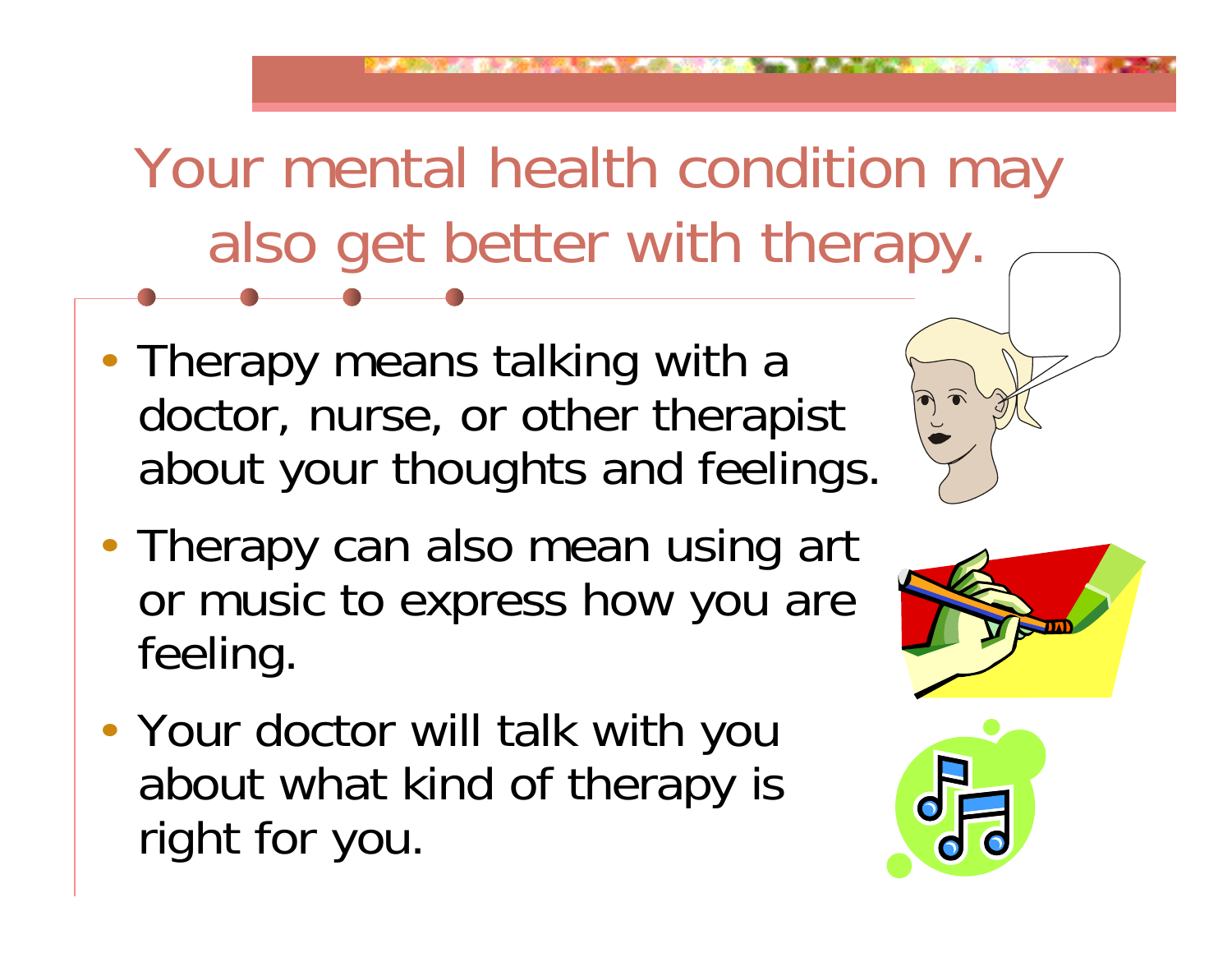# You can tell your doctor about how your treatment is working.

- •• You are the person who knows best about how you are feeling and what you are thinking.
- •• You can tell your doctor about changes in your thoughts, feelings, and actions.
- •• If your treatment is not working well, your doctor will find another treatment that may work better.

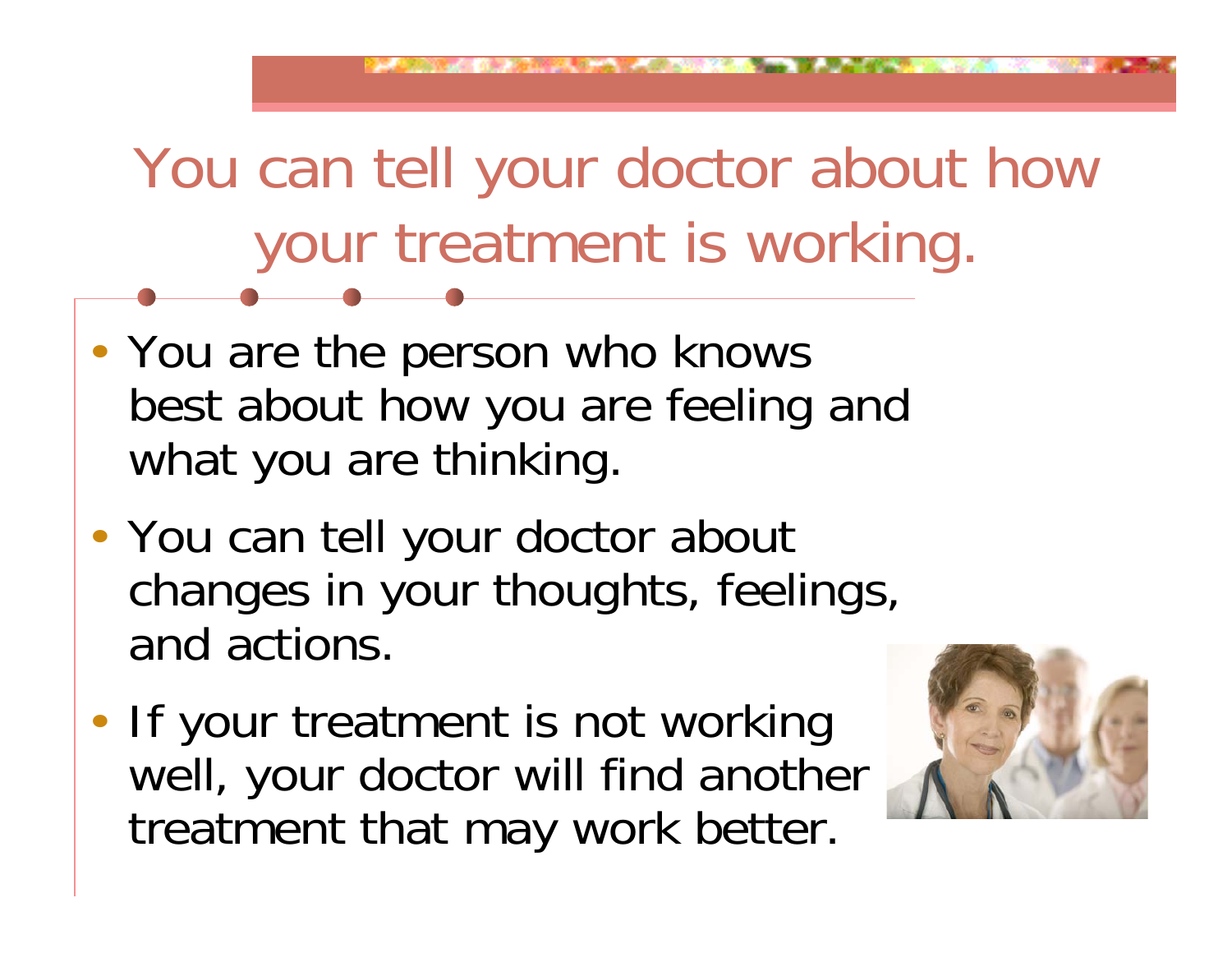To keep yourself healthy, talk to others about your concerns.

• Most mental health conditions cannot be prevented.



- •• But, by talking to people about how you are feeling and what you are thinking, you can stop your mental health condition from becoming worse.
	- You can talk to anyone you trust your friends, family members, support providers, or health care providers.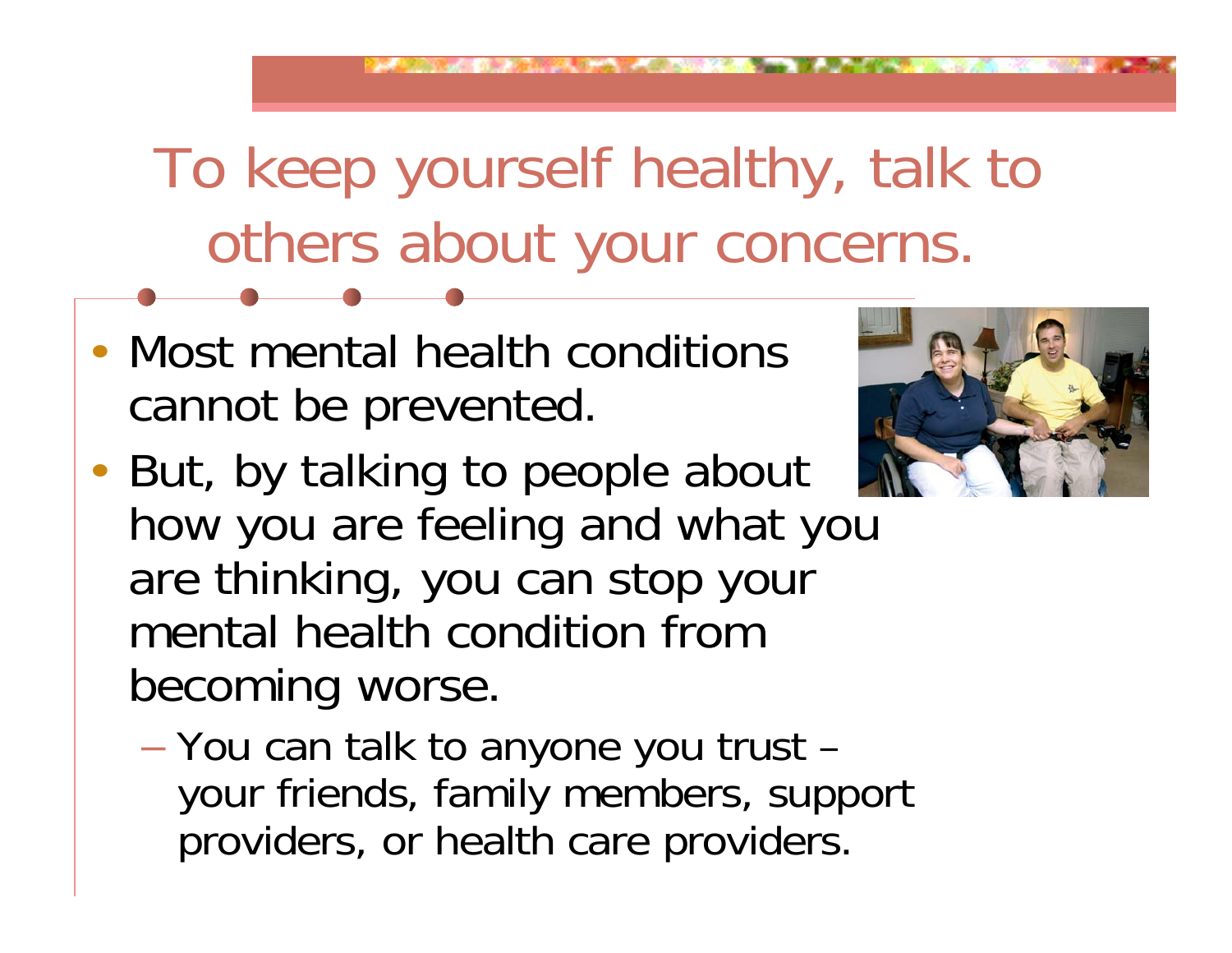You and your supports can learn more about mental health conditions.

- • National Alliance on Mental Illness:  $\mathcal{L}_{\mathcal{A}}$  http://www.nami.org/Template.cfm?Section=By\_ Illness
- The Arc:
	- http://www.thearc.org/faqs/mimrqa.html



- •• The Missouri Developmental Disability Resource Center:
	- http://www.moddrc.com/Information-Disabilities/FastFacts/DDandMentalHealthIssues. tm